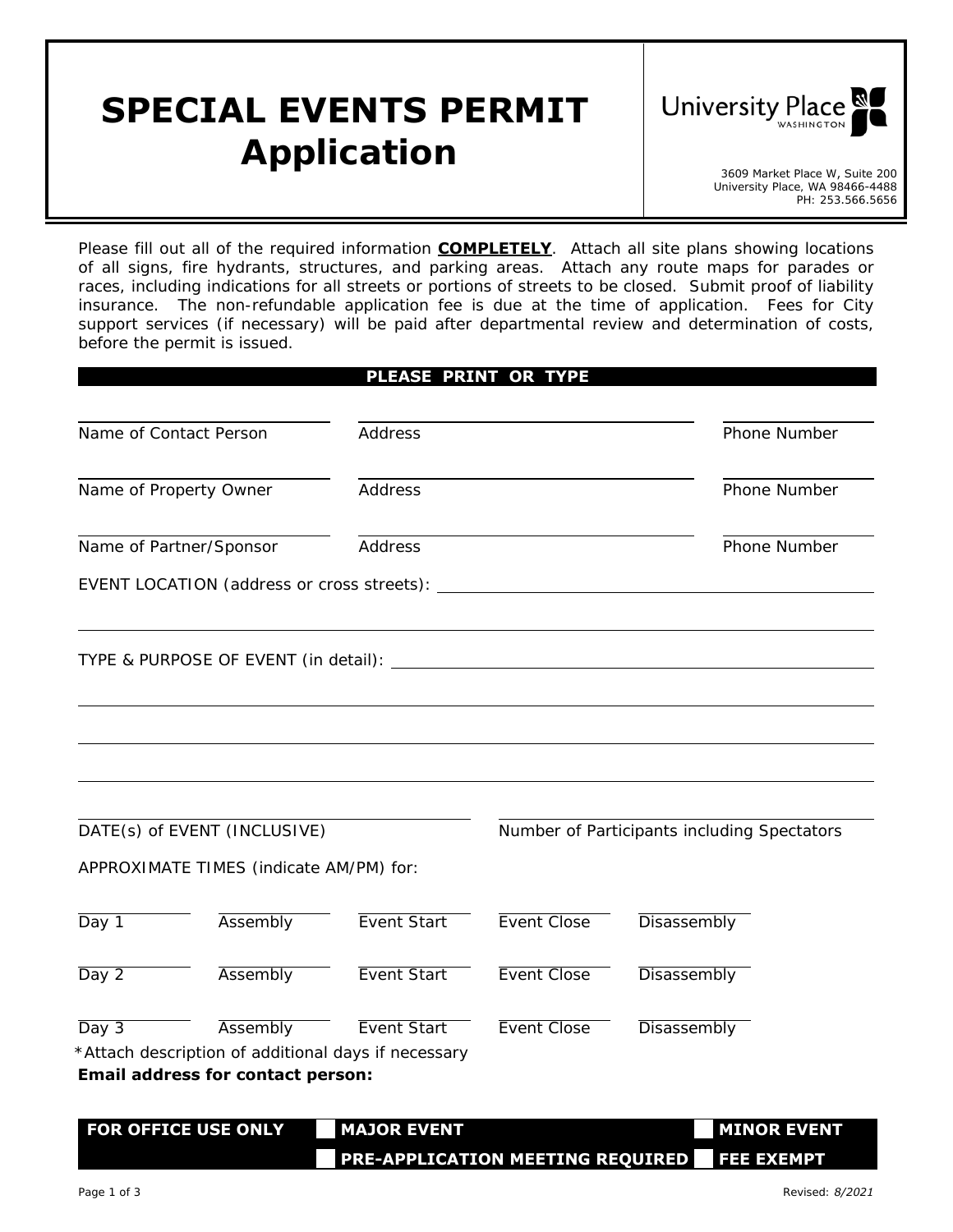NAME OF STREET(S) TO BE CLOSED OR ALTERED AND THE TYPE OF CLOSURE REQUESTED (e.g. half-street or full-street, temporary with flag person for 3-5 minutes or with signs and barricades)

Type of Closure

DESCRIPTION OF MARCHING UNITS, VEHICLES, AND BANDS (include size and number and attach a diagram of any parade, race, or other travel route)

## **PLEASE CHECK ALL OF THE FOLLOWING THAT APPLY TO THIS EVENT AND DESCRIBE:**

**□** COOKING FACILITIES OR OPEN FLAME (describe number and size and diagram locations)

\* Fire Code requires that open flame and grease-laden cooking be conducted at least 12' from a tent or canopy cover. Separation requirements for cooking trailers may apply.

\* Food vendors must have proof of insurance and required Health Department permits.

**□** ELECTRICAL POWER REQUIREMENTS (describe source & voltage and diagram power cord path)

**□** COMPRESSED GAS CYLINDERS (describe number and size and diagram locations)

**□** TENTS, CANOPIES, AND AWNINGS (describe number and size and diagram locations) \* Fire Permits/inspections may be required for tents > 200 sf, canopies > 400 sf, and combinations of canopies without a 12' separation.

**□** SMOKING (If smoking is allowed, noncombustible ash containers are required. Diagram locations)

**□** FLOATS (describe number and size)

\* Floats must be constructed of flame-retardant materials.

**□** DUMPSTERS WITH CAPACITY > 1.5 CUBIC FT. (describe number and size and diagram locations)